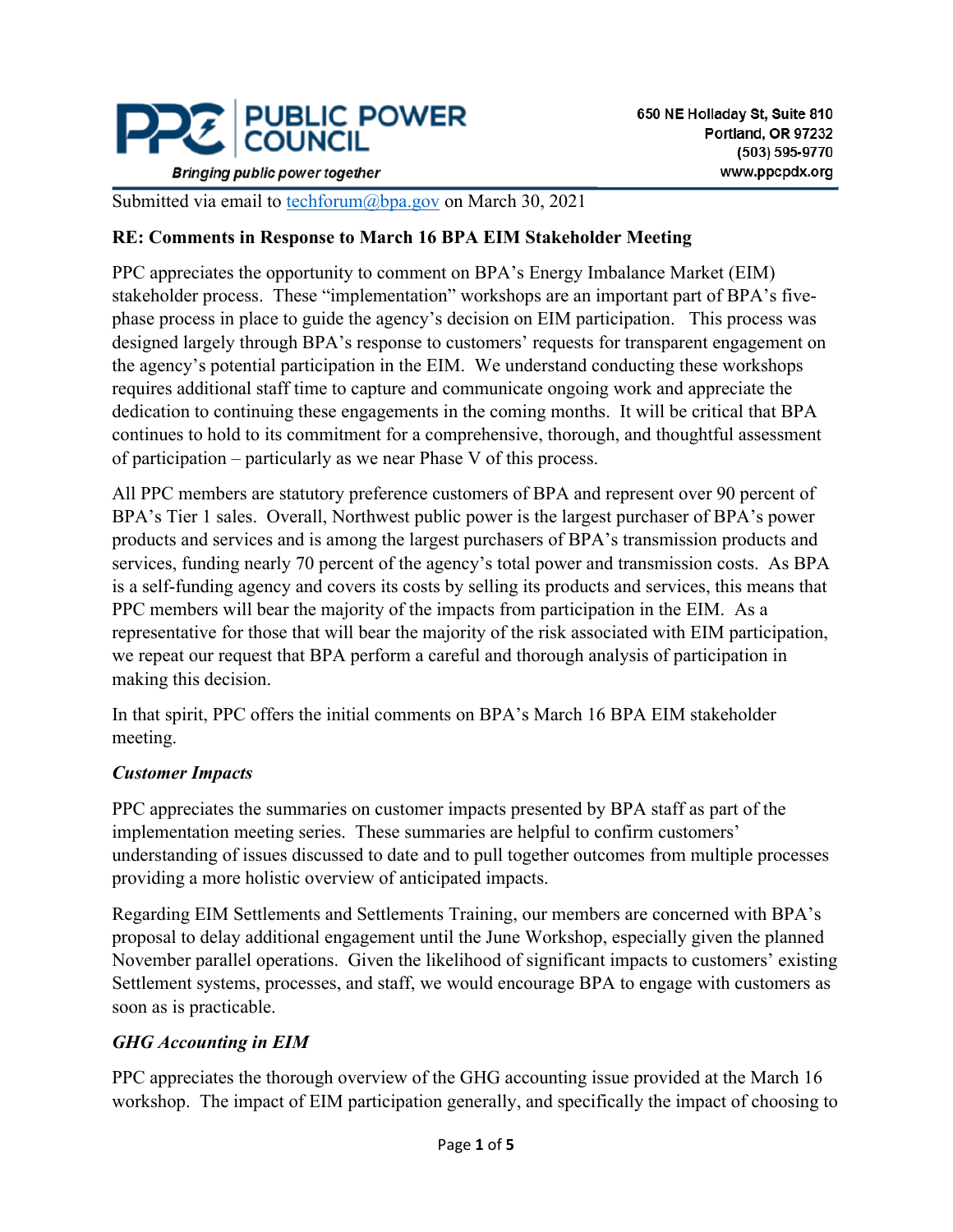"opt in" to dispatches to serve California load through the EIM, continues to be of significant interest to PPC members. BPA notes in its presentation that many of its customers will need to comply with Washington's Clean Energy Transformation Act (CETA) in 2030, which gives the agency some time to explore these issues. PPC also has members who are working to achieve their own "green" goals on a much earlier timeframe, and changes to BPA's system mix have meaningful impacts to those utilities' ability to meet their own goals. Thus, BPA should not treat this as an issue than can wait to be resolved, and we appreciate the discussion of these impacts during the implementation process.

First and foremost, we urge BPA to continue its advocacy to the CAISO to improve this flawed accounting mechanism which has the potential to negatively impact the assumed carbon content for Asset Controlling Suppliers (ACS) outside of California, including BPA, through their EIM participation. We understand that this issue is intended to be addressed as part of the development of the proposed Extended Day-Ahead Market (EDAM). If the timeline for that initiative continues to slip, BPA should advocate for separately pursing a fix for EIM GHG accounting.

Second, PPC appreciated the analysis presented at the March 16 workshop, but continues to have some questions around this analysis and the potential impacts to BPA's system mix. BPA described the analysis shared on March 16 as a "worst case scenario" for increasing the carbon content of the system because the level of dispatches modeled would be difficult to achieve. It was not clear to PPC if this is actually a "worst case" scenario or whether the dispatches observed were just higher than the agency would expect on a typical year of participation. We would appreciate some additional clarification on the analysis including:

- Did this analysis include the potential for additional "deeming" of resources as dispatched to serve California load when they were already included in BPA's base schedules to meet load served by BPA?
- If this analysis is a "worst case" for impacts to BPA's single system mix, does that mean it is also a "best case" from a perspective of the anticipated revenues (due to the high level of dispatches assumed)?
- How would changes in the premium received through the GHG adder impact this analysis? Does BPA anticipate any changes in this premium as participation in the EIM expands?
- What is the confidence level of the results of this study? Does this analysis adequately cover the range of risk for impacts to BPA's system mix?
- If this analysis does not cover the full range or risk, which risks are not being modeled and how might those be mitigated by BPA?

Given that BPA's participation in the EIM will have a direct impact on the carbon emissions assigned to its preference customers' power supply, the agency should agree to some ongoing engagement with customers on these impacts, including the impacts of "opting in" to direct sales to California through the EIM. This ongoing discussion should include commitments to: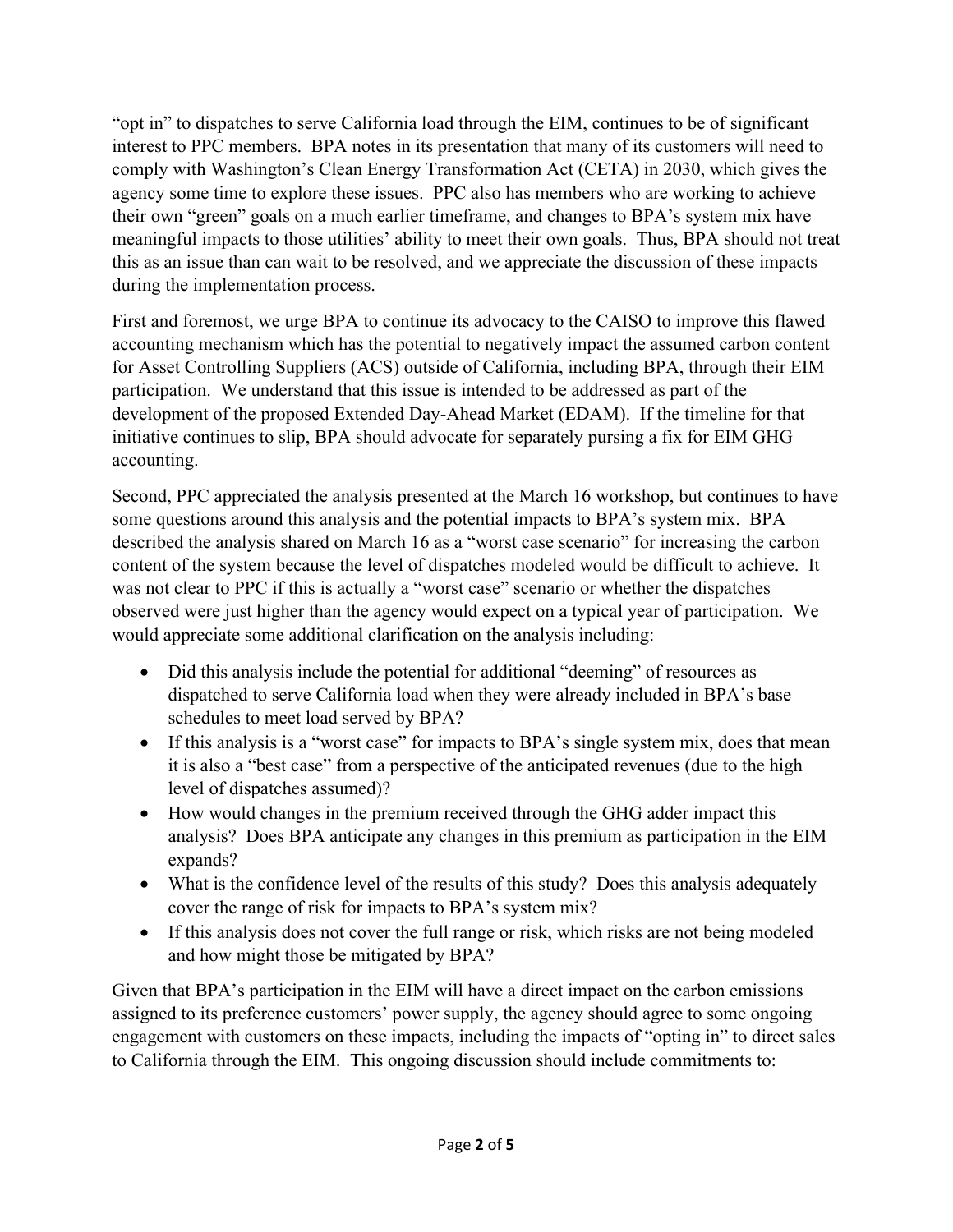- Work with customers to identify an acceptable threshold for increases to the carbon content of BPA's system.
- Conduct regular analysis and report-outs on the impact of EIM participation and direct sales into California through participation on BPA's system mix.
- Work with customers during the rate period (not just in advance of BP-24) to determine if a change in approach is necessary.

## *Regular Monitoring and Reporting on EIM Performance*

During the TC/BP/EIM process, PPC repeatedly advocated for regular monitoring and reporting if BPA were to join the EIM. We reiterate our request that BPA make a commitment to regularly monitor and report to customers on aspects of its EIM participation for the first two years after it goes live. BPA should work with customers to develop a regular reporting structure on the impacts of the agency's participation in the EIM on power and transmission rates and services. PPC's request has focused on a quarterly review of specific aspects of BPA participation, but we believe that this request can be improved and refined through a joint customer and BPA effort to develop an assessment and reporting structure going forward. We ask that development of this process be included on an upcoming EIM implementation workshop agenda.

## *Phase V Decision Process*

The five-phase decision process was designed based on extensive collaboration between BPA and customers to best position the region to assess whether BPA's participation in the EIM would be beneficial for the agency and its customers. Our understanding was that Phase V was intended to be a thoughtful assessment of BPA's planned participation. The timing of this decision was intended to allow the agency and customers to contemplate whether the planned participation will be consistent with the principles established by BPA with updated information compared to the September 2019 Record of Decision on EIM Policy.

We understand there are time constraints to achieve BPA's planned March 2022 go-live, but as currently proposed it is hard to anticipate that the Phase V process will be anything more than a "check the box" exercise. The CAISO implementation requirements have reduced the anticipated time for customers to comment on BPA's proposal significantly compared to what was proposed in the September 2019 ROD. Even if all of BPA's positions were known in advance of the issuance of the draft Phase V Close Out letter, nineteen days is a quick turnaround for stakeholders to respond to what has been a lengthy process. In order to make this process meaningful it is critical that BPA be extremely transparent as it can during the planned spring and summer workshops.

### *Business Case Update*

One area of particular concern for PPC is BPA's business case for participation. BPA testimony in the BP-22 rate case significantly recharacterized the results of the E3 study benefits which were used to support the September 2019 Record of Decision on the EIM. The testimony calls into question the confidence that the agency has in the business case produced to support its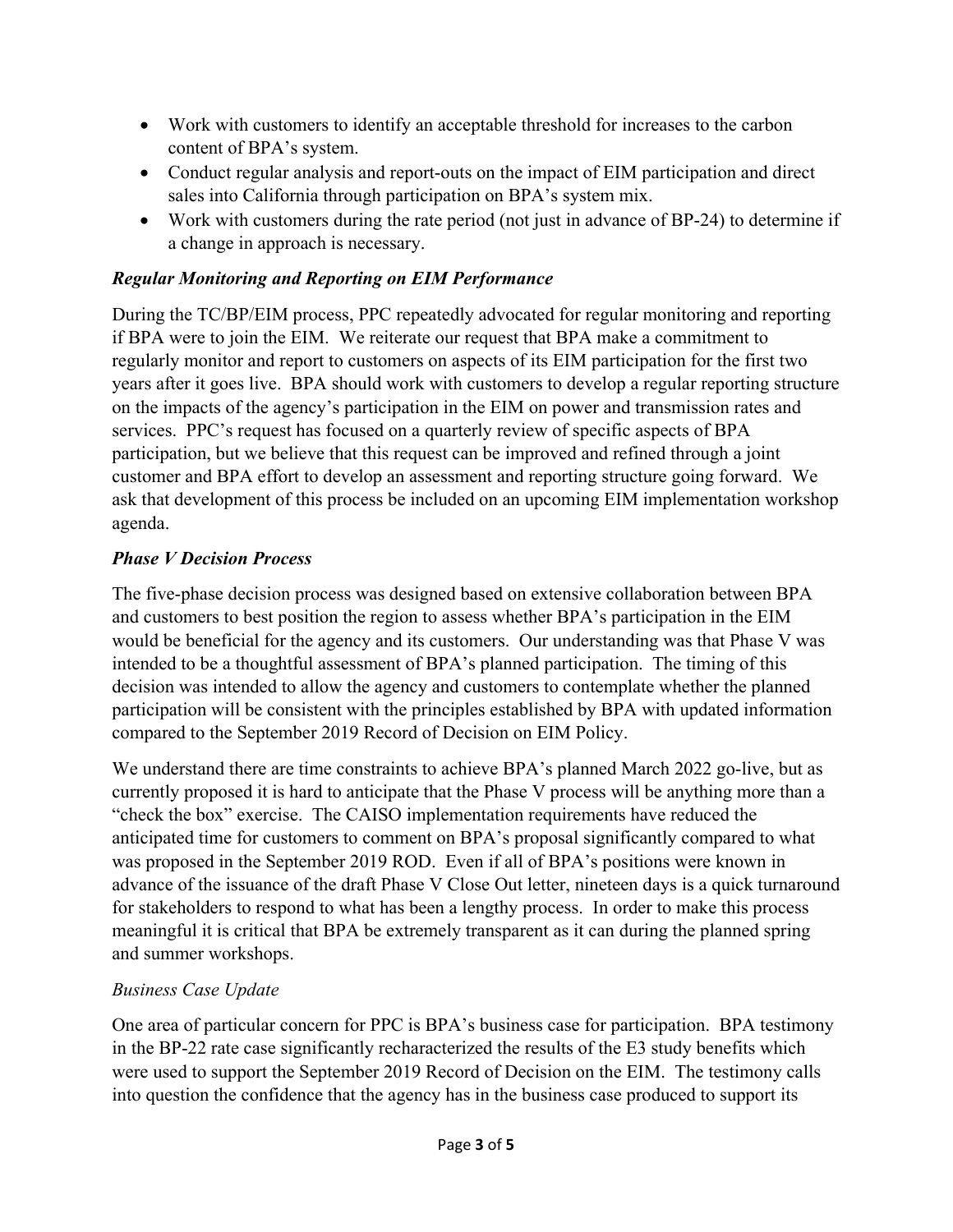September 2019 Record of Decision. While the lack of anticipated benefits during the BP-22 rate period due to "immature" participation is troubling, perhaps more disconcerting is the absence of any information on when BPA would expect to achieve the type of "mature" participation that is modeled in the E3 cost-benefit study. An assessment of this business case and an understanding of the level of benefits that BPA actually expects to realize through participation in the EIM is a critical component of Phase V.

PPC believes an update is likely needed based on BPA's confidence in the existing cost-benefit estimates. There are several indications that BPA does not have high confidence in the previously shared results. As stated above, the agency did not utilize this analysis in BP-22 either in full or at a significant discount to account for "immature" participation. Additionally, in the GHG discussions on March 16, BPA referred to the analysis as "worst case" scenario and provided reasons that this level of dispatches modeled in the E3 study would not be achieved.

BPA is clearly reluctant to update its business case for its EIM participation stating that it will only update the business case if changes are "reasonably expected to change the business decision." This is problematic, as the outcome of studying certain changes cannot be known in advance of studying them. It is also problematic as BPA should be making its decision on participation based on the best information available – by not updating the business case, the agency does not allow itself to do so. Additionally, not updating the cost-benefit analysis gives customers no meaningful understanding of the level of benefits that might realistically be achieved through EIM participation and likely sets the agency up for disappointing future performance compared to previously shared assessments.

PPC appreciates BPA's prudence in attempting to save rate payers that cost of updating the study, however making a decision based on flawed analysis is much more costly. PPC suggests that BPA consider whether an alternate approach to the analysis may be more cost effective to perform. We also recommend that BPA begin scoping such an analysis soon. We understand there are potential *ex parte* issues, but suggest that those be addressed through publicly noticed meetings. If the agency delays its decision about updating its business case until July as currently proposed, it will give customers very little time to respond and BPA very little time to conduct updated analysis. The timeline as currently proposed indicates that no meaningful update of the analysis will be conducted.

### *Recommended Changes to Phase V Process*

PPC recommends several additions to the scope of the proposed ROD for Phase V. First, we request that BPA address whether the events of last summer, subsequent root cause analysis, or any of the proposed changes as part of the CAISO's summer readiness initiative are expected to impact BPA's business case or its evaluation of the governance and oversight in the EIM market. Additionally, we ask that BPA address whether any concerns about the current implementation of the Resource Sufficiency tests would cause the agency to reassess its participation. The agency has strongly advocated for changes to the RS test and we support staff's efforts in this area. We would like to understand if this advocacy is ineffective or if the process is not